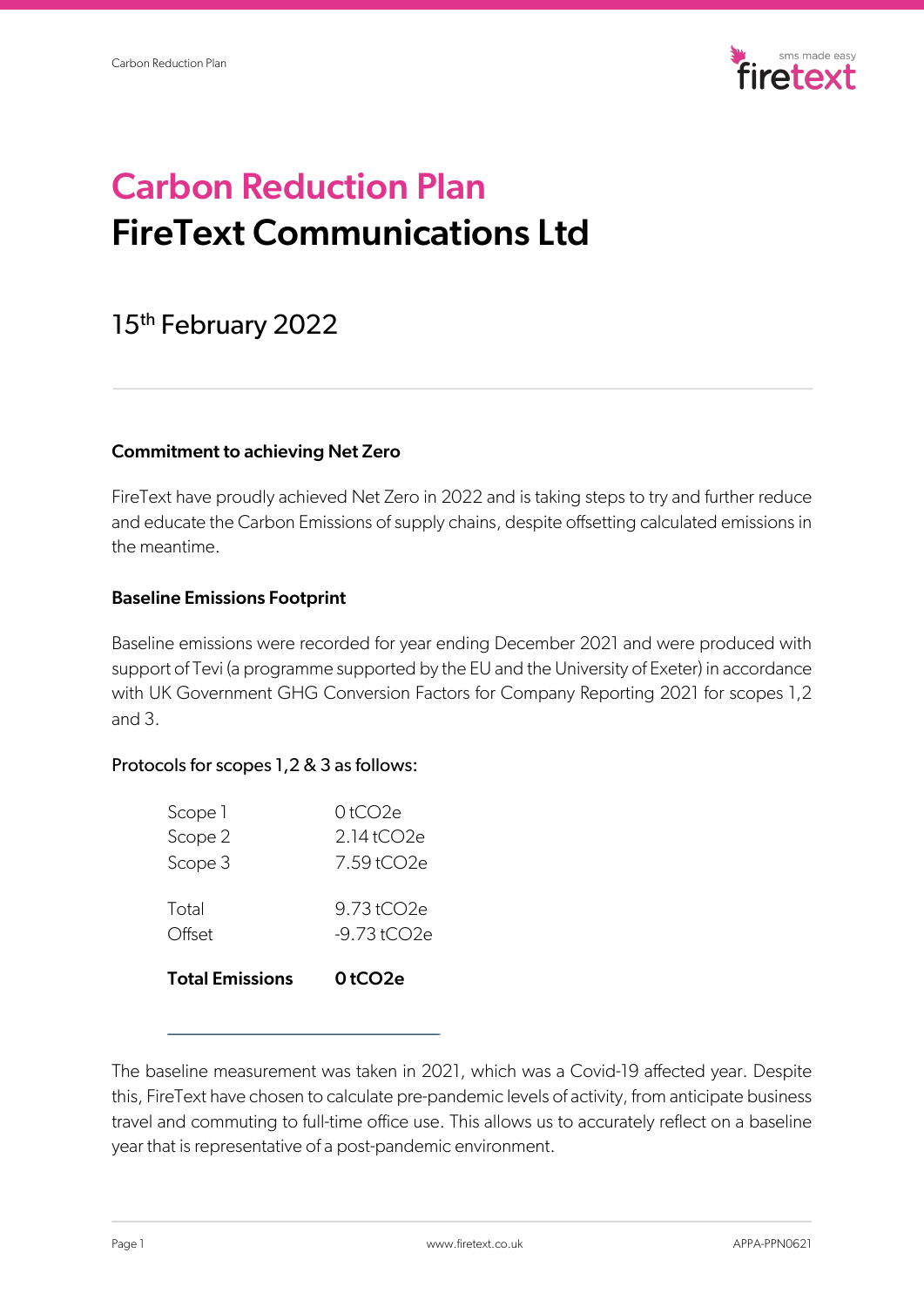

# Emission Reduction Targets

FireText are already NetZero, but we know we can always do better, so we've put some key carbon reduction targets in place.

Our key targets include:

- Become carbon negative by offsetting more carbon emissions than the business produces - by 150% by the end of 2022 (offset quarterly in 2022).
- Continue to communicate with key suppliers annually (e.g., mobile networks & data centres) on ways to keep reducing carbon emissions, and offset the emissions they produce.
- Appointment of a 'climate champion' in Q1 2022, who will regularly touch base with the team to keep us on target, and make sure we're doing everything we can to make progress - from environmental impact training to regular 'climate' catchups.
- No printing, unless absolutely necessary.
- Consistent research on opportunities to reduce our carbon emissions such as the advocacy of 'green' energy tariffs in our shared offices.

For further Social and Environment initiatives at FireText, please visit: https://www.firetext.co.uk/environmental-statement



#### NetZero Roadmap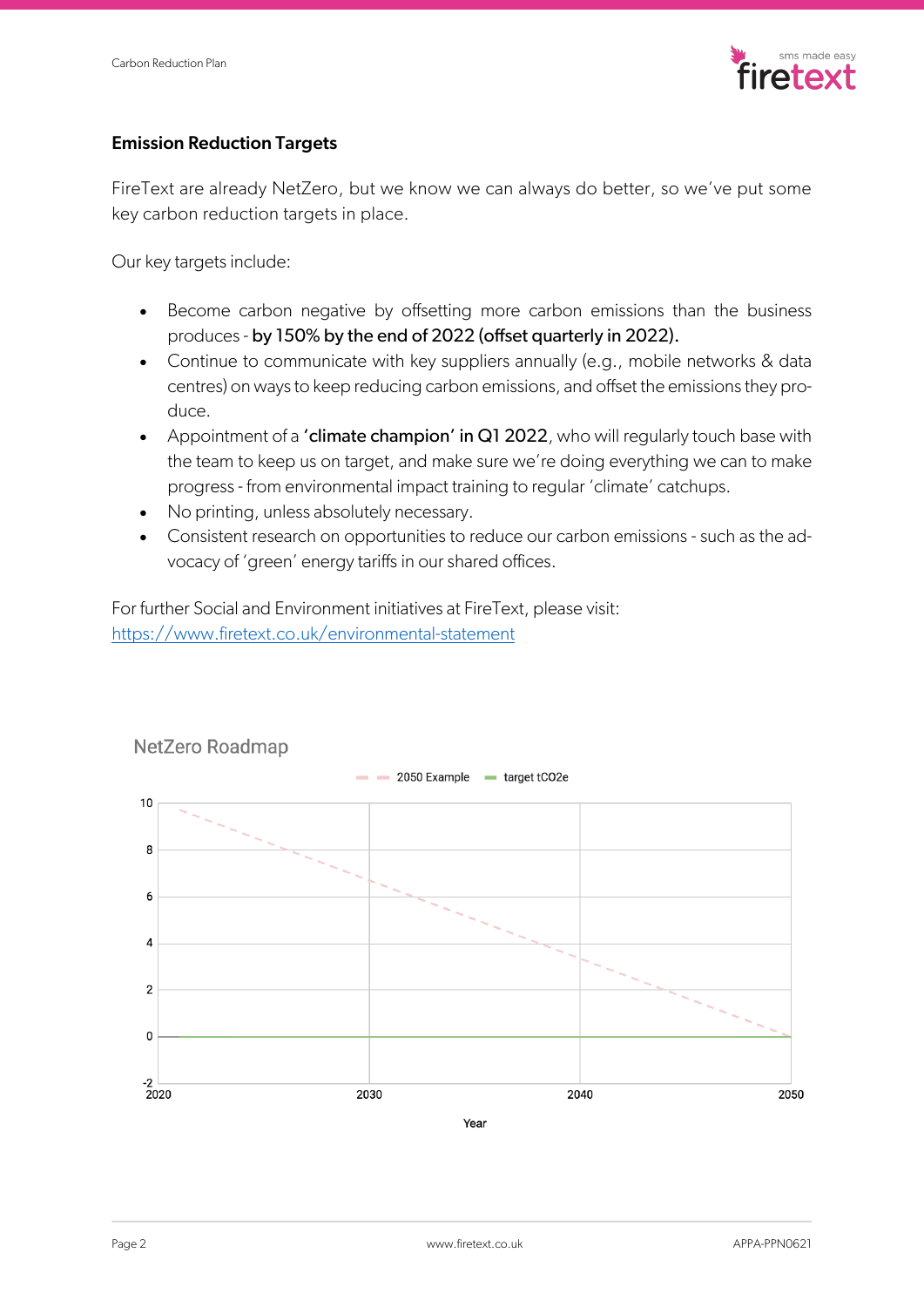

### **Declaration**

This Carbon Reduction Plan has been completed, with the help of Tevi (an EU funded programme ran by the University of Exeter), in accordance with PPN 06/21 and associated guidance and reporting standards for Carbon Reduction Plans.

Emissions have been reported and recorded in accordance with the published reporting standard for Carbon Reduction Plans and the GHG Reporting Protocol corporate standard and uses the appropriate Government emission conversion factors for greenhouse gas company reporting.

We have collected data from Scopes 1, 2 and 3. As an organisation we have erred on the side of caution, and ensured any estimated emissions are likely to be higher than the actual true figure.

# Scope 1

A zero return, since FireText does not generate any direct emissions. E.g., We have no boiler, and no processing of materials or similar.

#### Scope 2

Scope 2 Emissions include electricity, gas and water usage. As we are based in a Plymouth University Innovation Centre, electricity and gas figures are based on the square footage of our offices. Water usage figures are based upon each employee using on average 50L per day. Please Note – These figures do not include positive activities such as Rain-water Harvesting which is actively employed.

#### Scope 3

We have chosen to include Scope 3 Emissions as we wish to be as transparent and accurate around our carbon emissions as possible.

We have included Travel (both office commuting of staff and business travel), purchase/renewal of electrical equipment, and food/drinks waste.

We have also chosen to include the emissions of processing and sending text messages. Despite our chosen partners having a strong environmental ethos and actively working towards their own carbon offset measures, we've chosen to also offset our energy usage through these partners (e.g., Data Centres & Mobile Network usage). We want to take responsibility for both our own emissions and those directly related to our business.

We have chosen to apply the Financial Control Approach in recording our Green House Gas Emissions and have calculated using the gases as per the Kyoto Protocol.